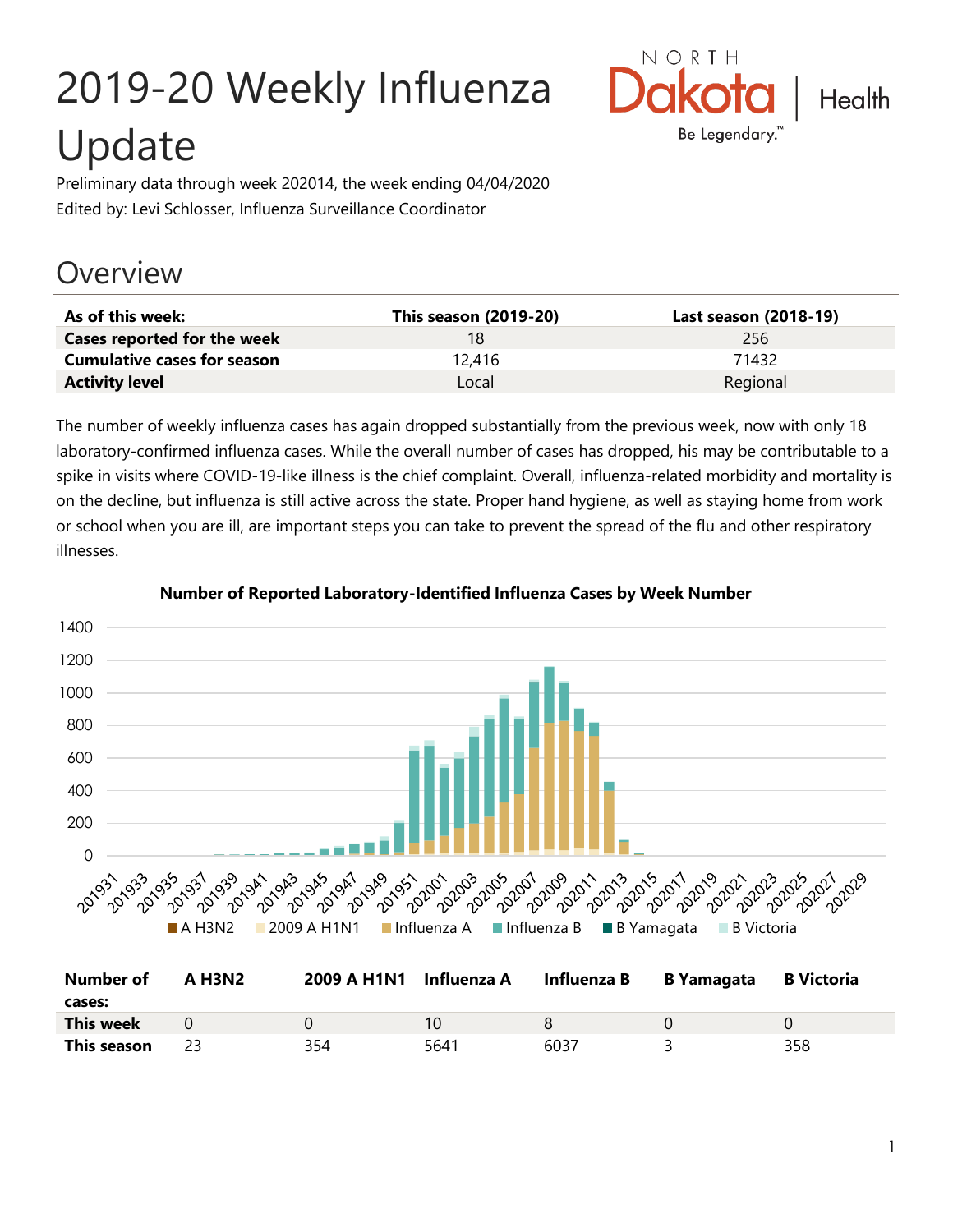Laboratory-confirmed influenza is a reportable disease in North Dakota. Influenza "cases" include people that have tested positive for influenza in a healthcare setting. It does not include people with influenza who did not seek healthcare, or who were diagnosed without a lab test, which is common. The true number of people with influenza in North Dakota is underrepresented, but case data allows us to see where and in what populations influenza is circulating. It also provides context regarding how the current season compares with previous seasons. Find more information about cases on [www.ndflu.com.](file://///nd.gov/doh/DOH-DATA/MSS/DC/PROGRAM/IMMUNE/Immunize/Influenza/Inf18-19/Surveillance/Weekly%20Summaries/www.ndflu.com)







Powered by Bing © GeoNames, Navteq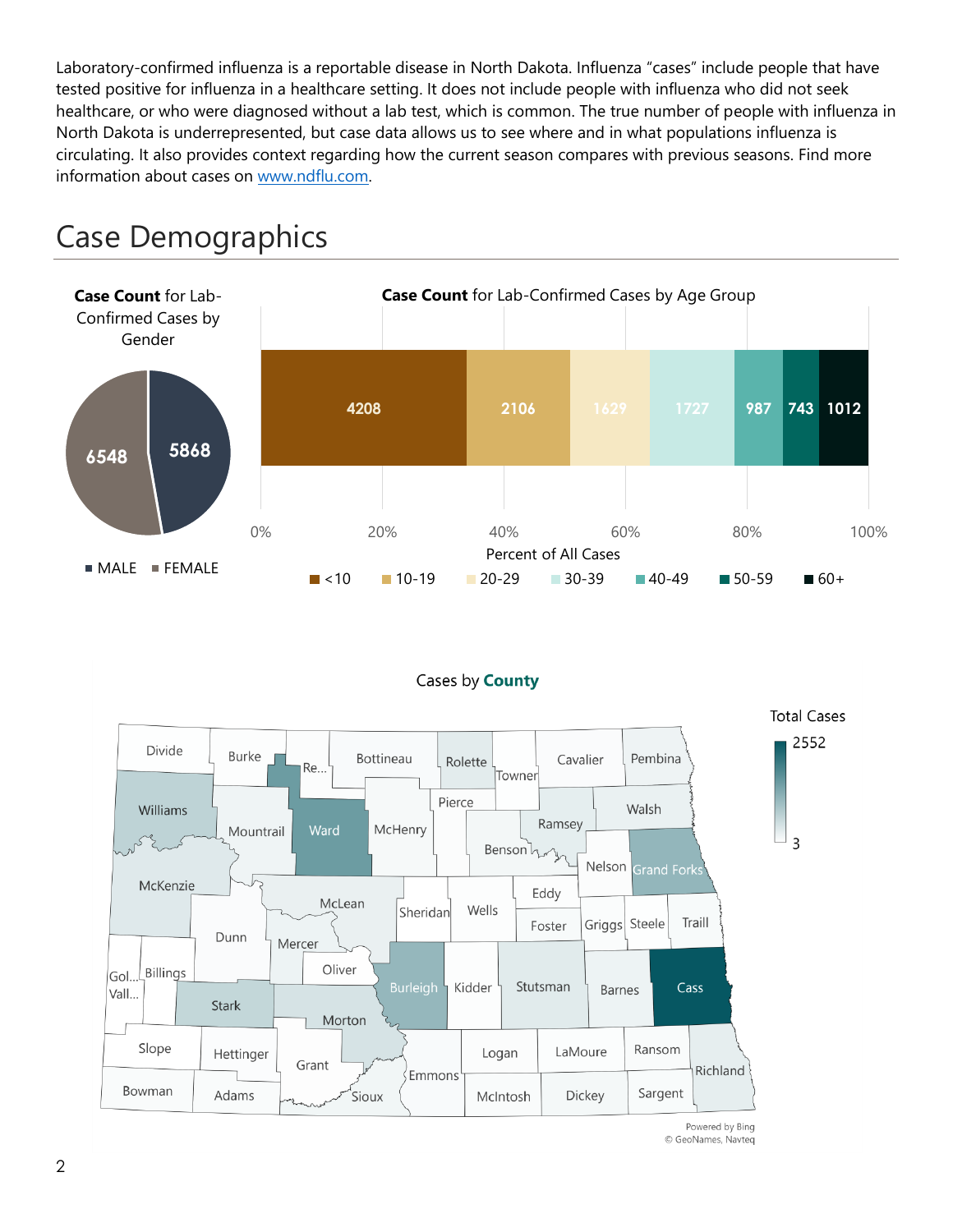# **Outbreaks**

During the influenza season, influenza outbreaks are common anywhere people gather, including schools, child care centers, and health care facilities. Outbreaks of influenza or influenza-like illness may be reported to the NDDoH. The following outbreaks have been reported this season:

| <b>Setting</b>                                        | <b>Number of outbreaks</b> | <b>Identified pathogens</b> |
|-------------------------------------------------------|----------------------------|-----------------------------|
| Long Term Care, Basic Care,<br><b>Assisted Living</b> | 24                         | Influenza A, B              |
| <b>Schools</b>                                        |                            | -                           |
| <b>Child Care Centers</b>                             | 5.                         | Influenza A, B              |

# Surveillance Programs

In addition to case reporting, the NDDoH uses a variety information sources to fully describe of what is happening during the influenza season.

#### Hospitalizations

This season, the NDDoH has introduced a new influenza hospitalization surveillance program. Select North Dakota hospitals report the number influenza-related hospitalizations weekly to the NDDoH. Because this surveillance methodology is new, hospitalization numbers this year may not be comparable to previous years.





#### Deaths

Data on pneumonia and influenza deaths is obtained from Vital Records and based on the cause of death listed on the death certificate.

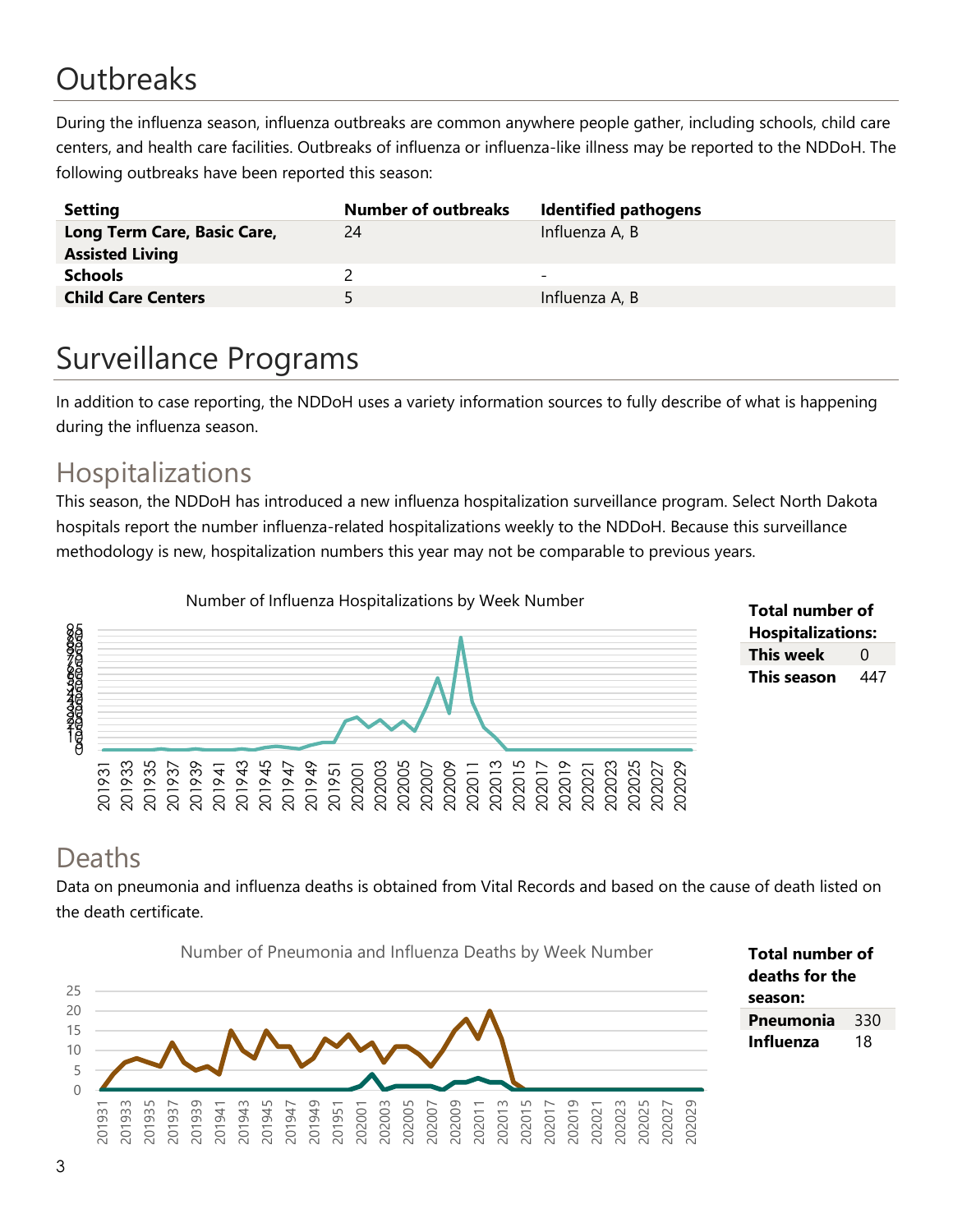### Outpatient Influenza-like Illness

The NDDoH participates in the national U.S. Outpatient Influenza-like Illness Surveillance Network (ILINet). Data from participating outpatient providers in North Dakota are pooled to create a state-wide estimate for the weekly percent of healthcare visits due to influenza-like illness (ILI). Patients presenting with a fever of 100ºF or greater and a cough and/or sore throat are considered to have ILI. For more information on state and national ILINet data, see **FluView** [Interactive.](https://gis.cdc.gov/grasp/fluview/fluportaldashboard.html)



Percent of Outpatient Visits Due to Influenza-like Illness by Week, Current and Previous Season

#### Sentinel Laboratory Data

The NDDoH receives influenza and RSV testing data from participating sentinel laboratories across the state. The total number of positive tests and the total number of tests conducted are reported and used to create a state-wide percent positivity statistic. For influenza, percent positivity of 10% or greater indicates "season level" influenza activity.

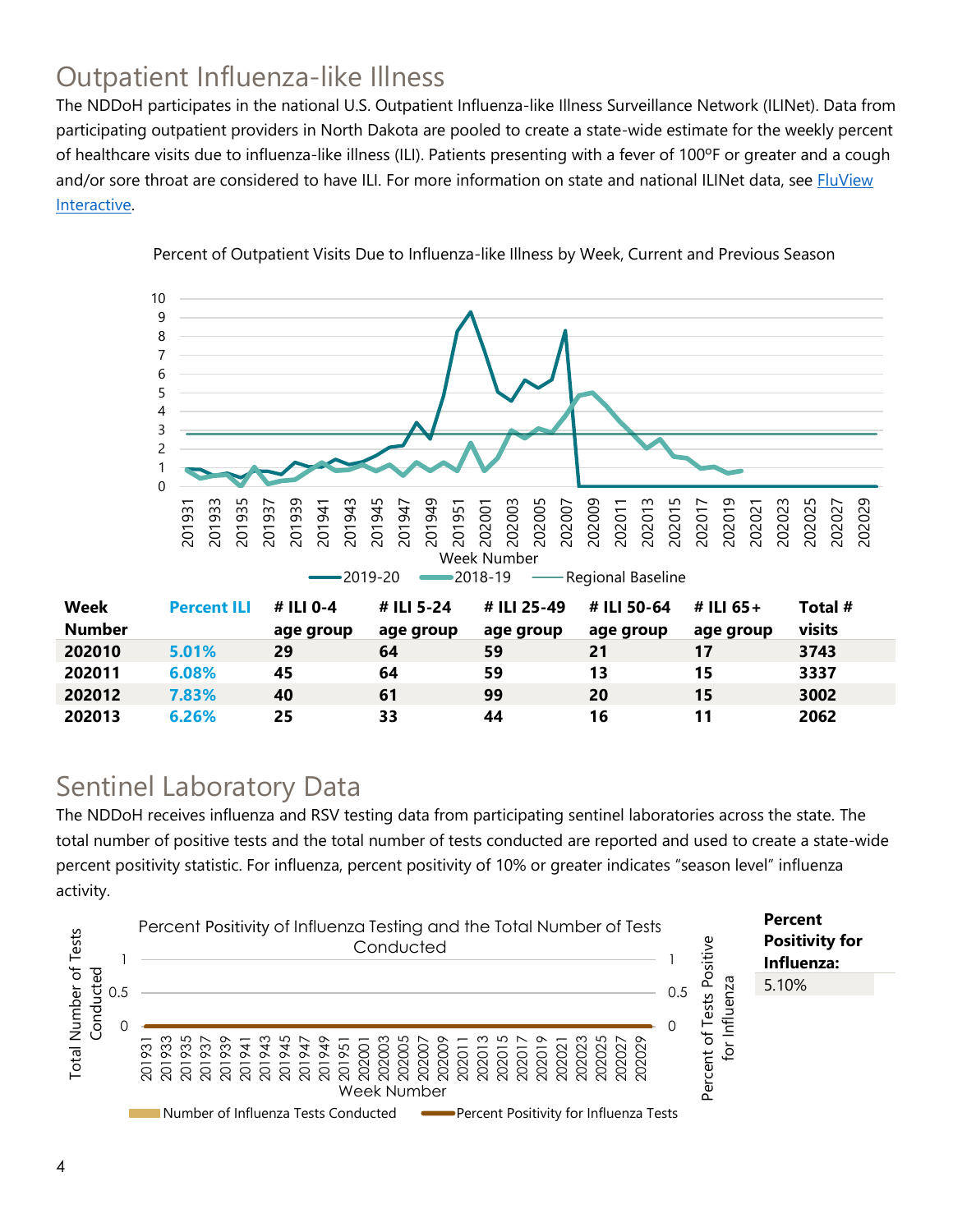

#### School Absenteeism

During the influenza season, increases in school absenteeism data can be used as an early indicator for influenza circulation. The NDDoH received absenteeism data from a majority of schools in the state. Data here include absences for all reasons.



# Multi-season Comparison